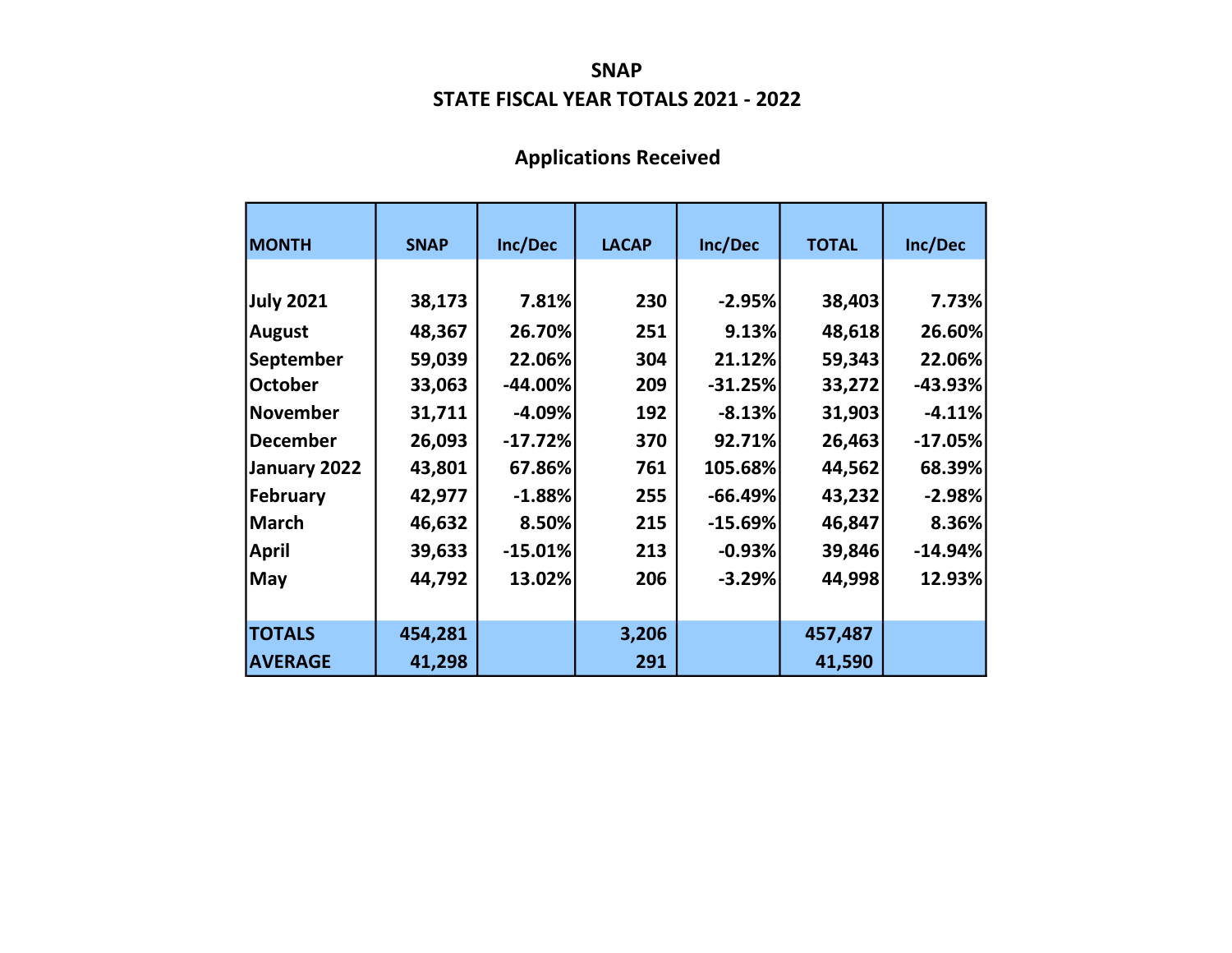#### STATE FISCAL YEAR TOTALS 2021 - 2022 SNAP

# Applications Certified

| <b>MONTH</b>    | <b>SNAP</b> | % Cert | Inc/Dec   | <b>LACAP</b> | % Cert | Inc/Dec   | <b>TOTAL</b> | % Certified | Inc/Dec   |
|-----------------|-------------|--------|-----------|--------------|--------|-----------|--------------|-------------|-----------|
|                 |             |        |           |              |        |           |              |             |           |
| July 2021       | 15,561      | 52.16% | $-11.83%$ | 123          | 64.40% | $-25.00%$ | 15,684       | 52.24%      | $-11.95%$ |
| <b>August</b>   | 17,778      | 47.44% | 14.25%    | 129          | 64.18% | 4.88%     | 17,907       | 47.53%      | 14.17%    |
| September       | 15,778      | 42.84% | $-11.25%$ | 82           | 47.40% | $-36.43%$ | 15,860       | 42.86%      | $-11.43%$ |
| October         | 20,614      | 45.74% | 30.65%    | 202          | 56.74% | 146.34%   | 20,816       | 45.82%      | 31.25%    |
| <b>November</b> | 18,814      | 38.63% | $-8.73%$  | 146          | 63.48% | $-27.72%$ | 18,960       | 38.75%      | $-8.92%$  |
| December        | 12,507      | 43.39% | $-33.52%$ | 244          | 78.46% | 67.12%    | 12,751       | 43.77%      | $-32.75%$ |
| January 2022    | 17,598      | 55.21% | 40.71%    | 689          | 87.77% | 182.38%   | 18,287       | 56.00%      | 43.42%    |
| <b>February</b> | 21,693      | 53.47% | 23.27%    | 209          | 77.99% | $-69.67%$ | 21,902       | 53.63%      | 19.77%    |
| <b>March</b>    | 22,769      | 51.96% | 4.96%     | 142          | 68.93% | $-32.06%$ | 22,911       | 52.04%      | 4.61%     |
| April           | 19,979      | 50.89% | $-12.25%$ | 129          | 65.82% | $-9.15%$  | 20,108       | 50.97%      | $-12.23%$ |
| May             | 19,490      | 52.52% | $-2.45%$  | 133          | 68.56% | 3.10%     | 19,623       | 52.60%      | $-2.41%$  |
|                 |             |        |           |              |        |           |              |             |           |
| <b>TOTALS</b>   | 202,581     | 48.31% |           | 2,228        | 71.62% |           | 204,809      | 48.48%      |           |
| <b>AVERAGE</b>  | 18,416      | 48.57% |           | 203          | 67.61% |           | 18,619       | 48.75%      |           |